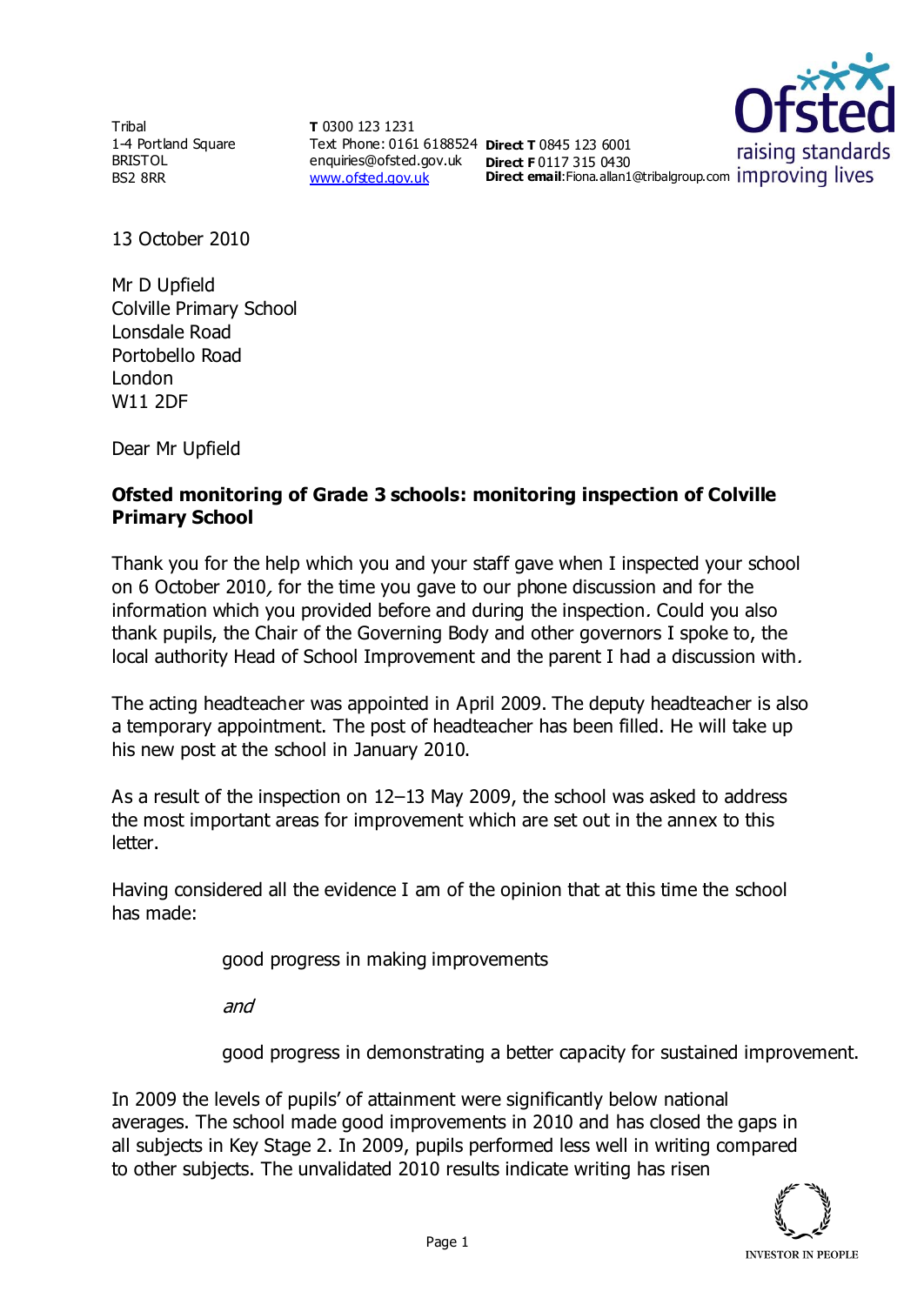

significantly. The results in 2010 for mathematics and reading demonstrate that pupils' attainment has markedly improved. The proportion of students who gained higher levels has also improved, particularly in English. The inspector observed some good learning and progress in lessons. The good pace and the effective paired and group work enabled pupils to enjoy their learning and to assess how well they were progressing. Pupils' use of self-assessment was good in these lessons. In a few lessons, pupils' learning slowed as the pace of the lesson became pedestrian.

Pupils enjoy school and they behave well in lessons and around the school. Pupils stated they feel safe in school and are pleased that the school does not tolerate fighting. Attendance has declined slightly since the last inspection and is now low. The school is making sound efforts to reduce the level of persistent absence.

Teaching is improving pupils' outcomes well. In the stronger lessons, effective planning and assessment of pupils' learning enabled them to learn well. In these lessons teachers' use of open questions was effective in enabling pupils to assess their own learning. Teachers' use of this method of assessing pupils' progress is now evident throughout the school. This method is used extensively in identifying the appropriate level of success each pupil should achieve in their work. However, teachers do not yet routinely use these data to plan challenging activities for the more able pupils. Good examples of marked work were seen in some lessons, although the quality of marking is variable throughout the school.

Plans to improve the curriculum are well underway. Changes have been made to ensure that it is mapped across subjects for each year group by class teachers. Some interesting topics have been introduced; for example, a geography-based project on Portobello Road is providing opportunities for pupils to develop their creative writing skills. However, leaders do not have a full appreciation of how well topics are being mapped throughout the school. The full impact is yet to be realised. The use of information and communication technology has improved. The school has created two virtual learning rooms for numeracy and literacy, of which numeracy was well used by Year 4 in 2009. The full implementation across all year groups is planned for later in the year. There has been an increased allocation of time for many subjects in the curriculum. Senior leaders are reviewing these arrangements to ensure that there is a balanced curriculum across all year groups.

A range of measures have been introduced to improve attendance, including rewards and certificates for good attendance and punctuality as well as appropriate sanctions for parents. The impact of these measures is not yet evident.

Leaders and managers have worked extremely well to improve pupils' attainment. Their actions have been evident in improved outcomes in Key Stage 2. There is an increased focus on teaching and assessment and there are good measures in place to assess the quality of lessons. Teachers are held to account, effectively regarding their performance through regular progress meetings to review each pupil's progress. These actions are starting to have good impact on the achievement of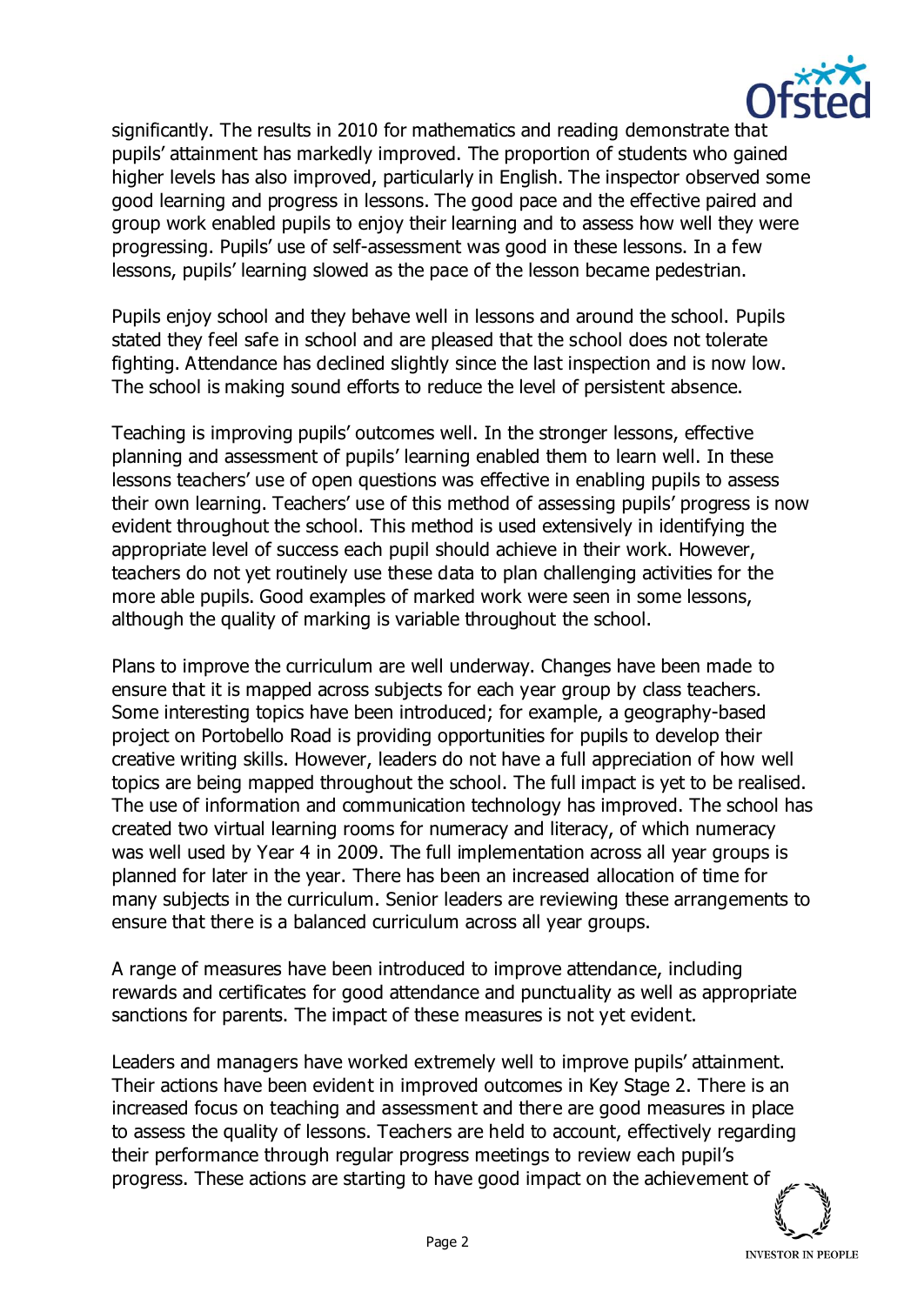

lower year groups in the school. The school is turning its attention to improving the provision for higher-attaining pupils.

Members of the governing body are clear about the strengths and weaknesses of the school. In their roles as link governors they are able to scrutinise the school's work in more depth and are providing an improved level of monitoring. The governing body is challenging the school's performance more effectively; for example, improving pupils' attendance is high on the governing body's list of priorities. Governors have recognised that they need to seek ways to engage more effectively with parents and carers.

Representatives from the local authority have been robust in their challenge to leaders' actions to improve pupils' outcomes. There has been good monitoring and scrutiny of the school's work.

I hope that you have found the inspection helpful in promoting improvement in your school. This letter will be posted on the Ofsted website.

Yours sincerely

Samantha Morgan-Price **Her Majesty's Inspector**